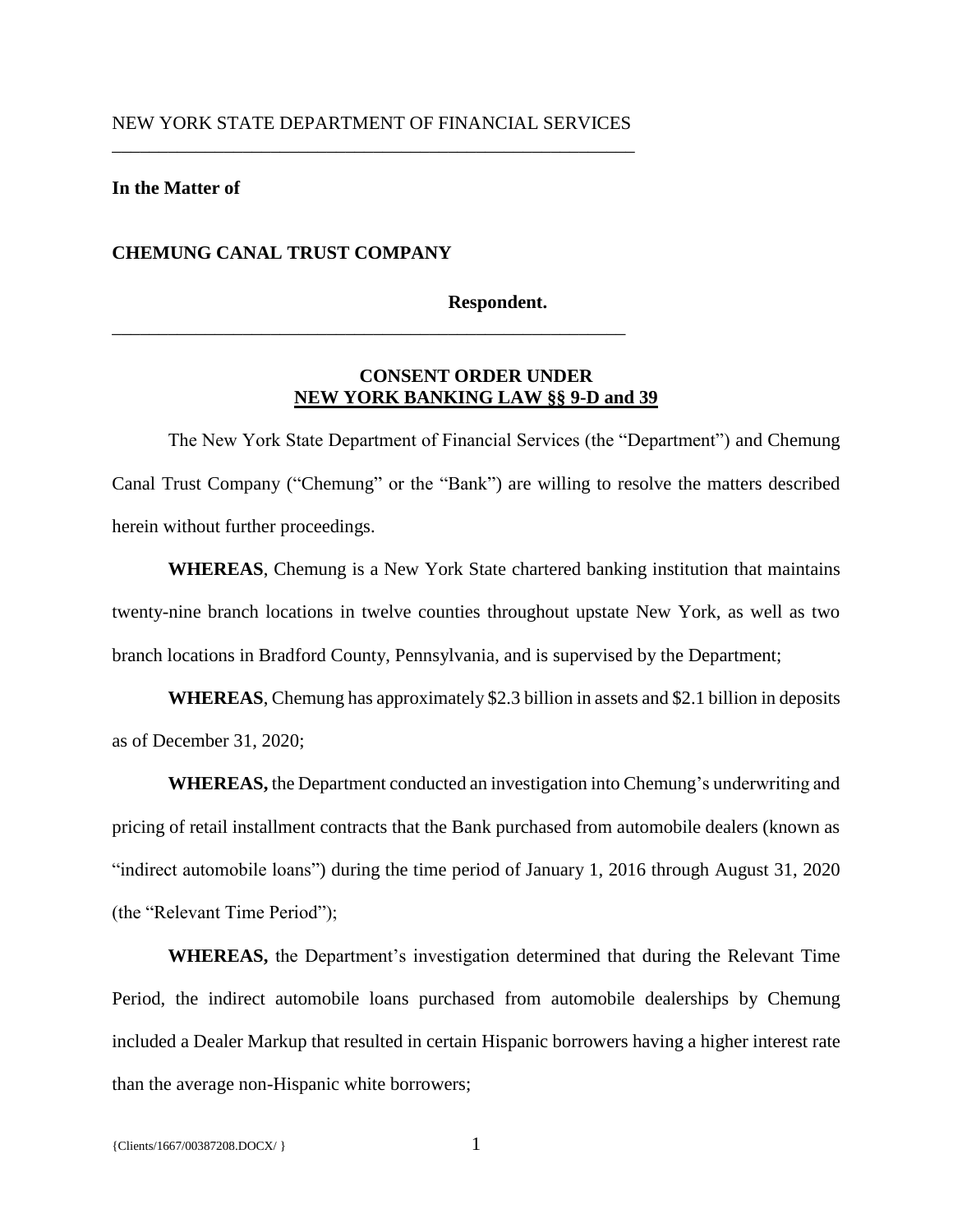**WHEREAS**, the Department and Chemung are willing to resolve the matters cited herein in lieu of proceeding by notice and a hearing;

**NOW THEREFORE,** to resolve this matter without further proceedings, the Department finds as follows:

### **THE DEPARTMENT'S FINDINGS**

# **Background**

1. Consumers finance the purchase of an automobile either directly from a bank, credit union, or other lending company, or through indirect lending, where financing is provided through an automobile dealer partnered with one or multiple lenders.

2. Chemung engages in indirect automobile lending, working in conjunction with multiple automobile dealers to provide financing to automobile purchasers that are presented to Chemung by the automobile dealers.

3. In connection with indirect automobile lending, automobile dealers collect certain information of prospective borrowers and decide which applications to submit to Chemung on behalf of those borrowers.

4. Chemung typically provides automobile dealers with the terms, including a specified minimum interest rate (the "Buy Rate"), by which Chemung agrees to immediately purchase loans from the automobile dealers.

5. Chemung participates in the decision to extend credit by: taking responsibility for underwriting; determining the Buy Rate using an underwriting and risk-based pricing model; and communicating those terms to the automobile dealers. Chemung's Buy Rate reflects the minimum interest rate at which the Bank will finance or purchase the loan from automobile dealers.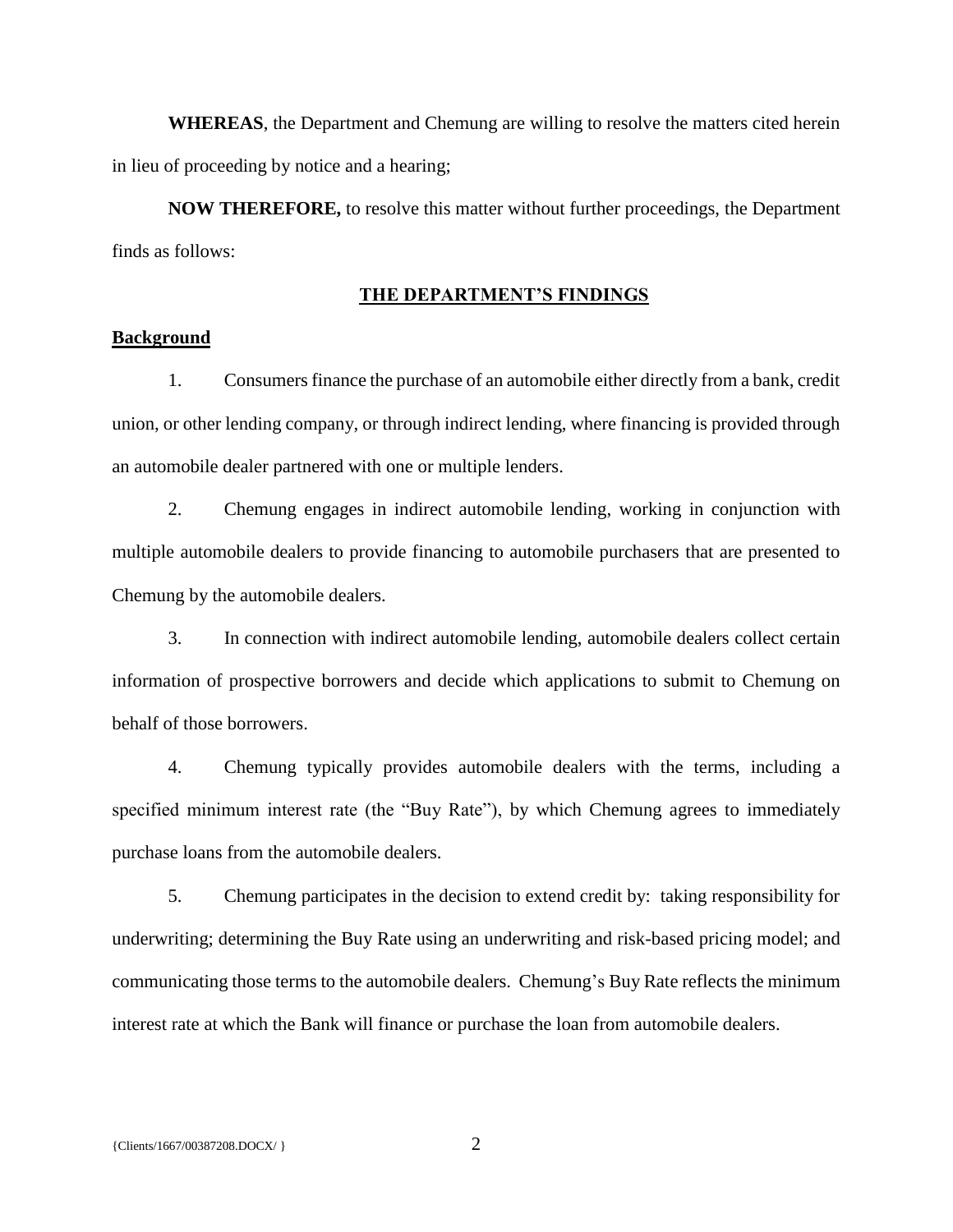6. Chemung maintains a policy or practice provides automobile dealers with the discretion to mark-up prospective borrowers' interest rates above the Bank's Buy Rate. The difference between a consumer's interest rate on the retail installment contract and the risk-based Buy Rate is known as the "Dealer Markup".

7. In each case, an automobile dealer's compensation is based on the difference in projected interest revenue between the Buy Rate and the actual interest rate assigned to the consumer. The difference between the Buy Rate and a consumer's interest rate on the retail installment contract is known as the "Dealer Markup." The Bank does not share in any automobile dealers' Dealer Markup.

8. During the Relevant Time Period, Chemung maintained a policy that permitted an increase in the Dealer Markup by up to 2.5% for loans terms up to 69 months and 2.0% for loan terms over 69 months at the dealer's sole discretion.

9. Chemung's Dealer Markups are based on dealer discretion and not controlled by the adjustments for creditworthiness and other objective criteria already reflected in the Bank's Buy Rate.

10. The Bank influences the credit decision by indicating to automobile dealers whether or not the Bank will purchase loans on the terms specified.

### **Applicable Law**

11. New York's Fair Lending Law and the federal Equal Credit Opportunity Act ("ECOA") prohibit discrimination against protected class membership for the granting, withholding, extending, renewing of credit or in the fixing of interest rates, terms or conditions of any form of credit. N.Y. Exec. L. § 296-a(1)(b); 15 U.S.C. § 1691 *et seq.* Creditors are permitted to price loans differently based on objective differences in borrowers' creditworthiness, such as

{ $Clients/1667/00387208.DOCX/$ } 3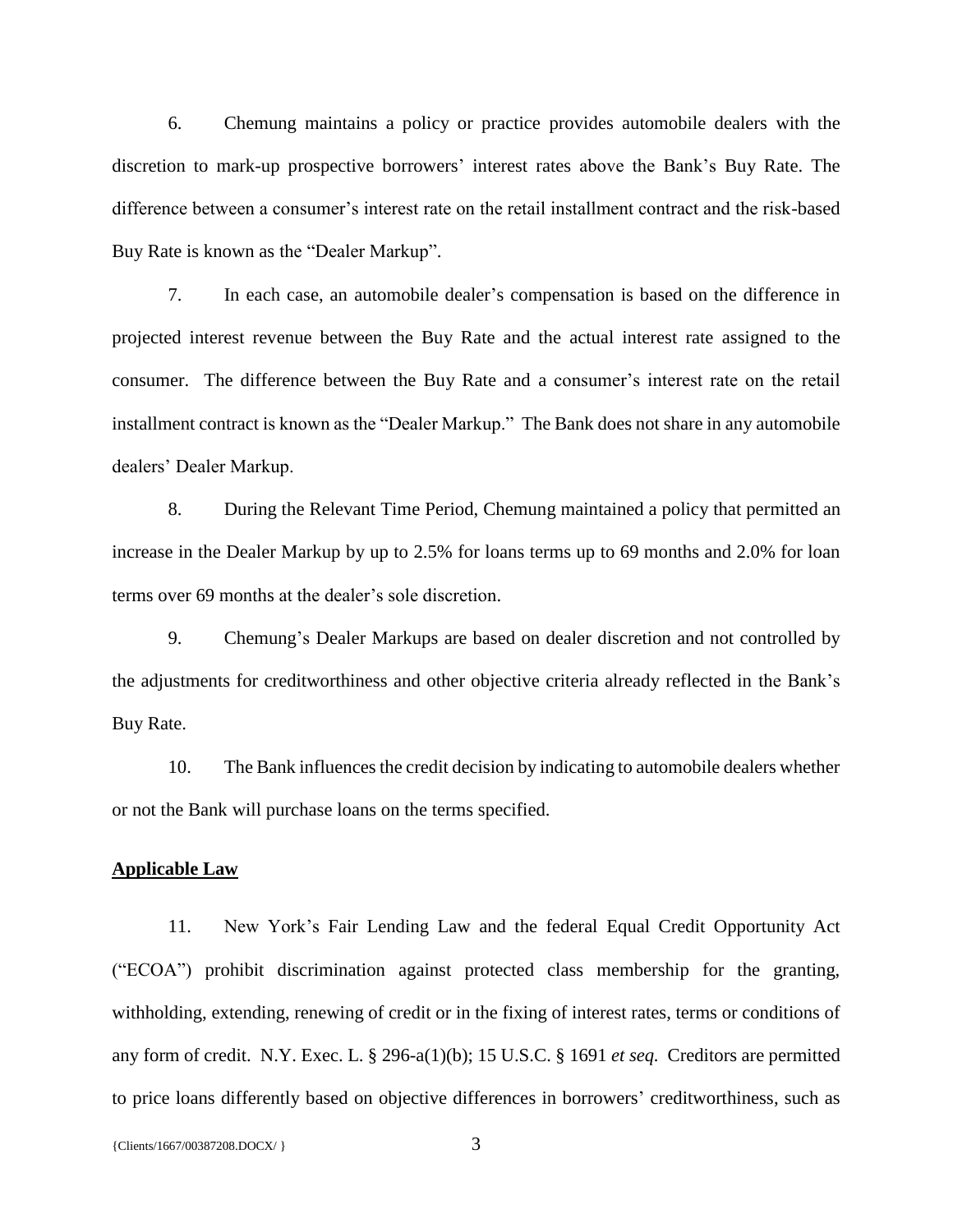"current income, assets and prior credit history . . . as well as reference to any other relevant factually supportable data." N.Y. Exec. L. § 296-a(3). Chemung is a "creditor" as the term is defined by the New York Executive Law. *Id*. § 292(22).

12. The Superintendent is authorized to enforce state and federal fair lending laws. *Id.*  § 296-a(3), N.Y. Banking L. 9-d, N.Y. Fin. Servs. L. § 408(a)(1)(B).

# **Findings of Fact**

13. The Department analyzed the Dealer Markups of the loansthat Chemung purchased from automobile dealers during the Relevant Time Period.

14. The loans analyzed by the Department did not contain information on the race or ethnicity of borrowers. Rather, to evaluate any differences in the Dealer Markup, the Department assigned race and ethnicity probabilities to applicants, and utilized a proxy methodology that combines geography-based and name-based probabilities, based on public data published by the United States Census Bureau, to form a joint probability using the Bayesian Improved Surname Geocoding ("BISG") method. The BISG proxy probability is a commonly accepted proxy probability method in the scientific or academic community and is used across multiple disciplines. It is known for being more accurate than other statistical methods for approximating the overall reported distribution of race and ethnicity. The race and ethnicity probabilities obtained through the BISG method were used by the Department to estimate any disparities in Dealer Markup on the basis of race or ethnicity.

## *Dealer Markup Disparity as to Minority Borrowers*

15. The Department's analysis determined that, between January 1, 2016 and December 31, 2018, the Bank charged Hispanic borrowers approximately 27 basis points (.27%) more in discretionary Dealer Markups than similarly situated non-Hispanic white borrowers.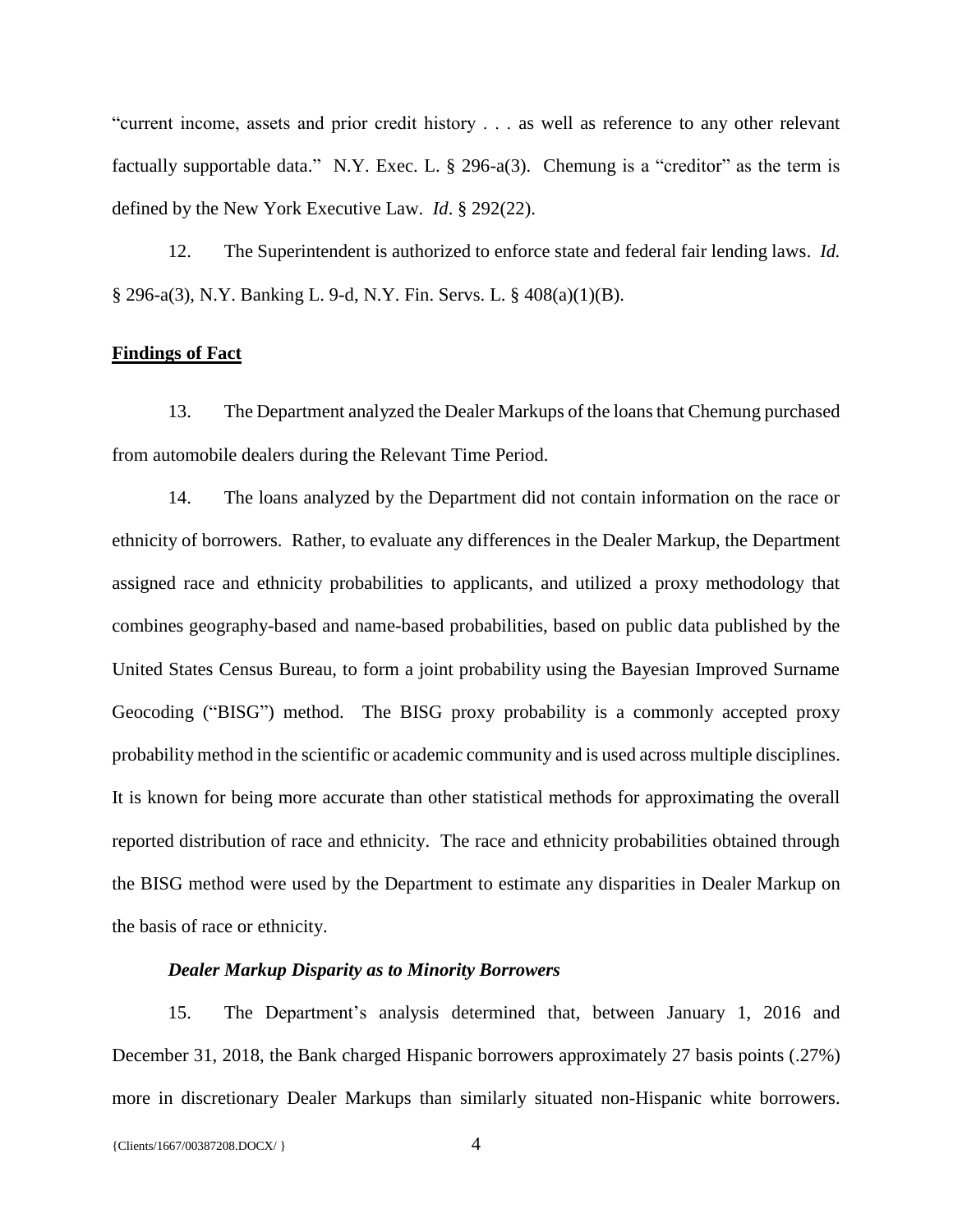These disparities are statistically significant and not based on creditworthiness or other objective criteria related to borrower risk.<sup>1</sup>

16. Moreover, the Department determined, that between January 1, 2019 and August 31, 2020, the Bank charged Hispanic borrowers approximately 20 basis points (.20%) more in discretionary Dealer Markups than similarly situated non-Hispanic white borrowers. These disparities are also significant and not based on creditworthiness or other objective criteria related to borrower risk.

17. These disparities mean that, throughout the Relevant Time Period, Hispanic borrowers paid higher markups than the average non-Hispanic white borrower and were obligated to pay more in interest than similarly situated non-Hispanic white borrowers over the life of their loans.

18. Although the Department did not find evidence of any intentional discrimination against Hispanic borrowers on the part of the Bank or its employees, the Bank's policy or practice of permitting the automobile dealers to impose a Dealer Markup without any justification on the basis of objective credit related factors above the Bank's established Buy Rate resulted in a disparate impact on the basis of race and ethnicity. These policies or practices were not justified by a legitimate business need.

## *The Bank's Cooperation*

19. The Department recognizes Chemung's substantial cooperation with its investigation, through timely and appropriate responses to request for information and the

 $\overline{a}$ 

<sup>&</sup>lt;sup>1</sup> The Dealer Markup disparities identified by the Department were statistically significant at the 95% confidence rate.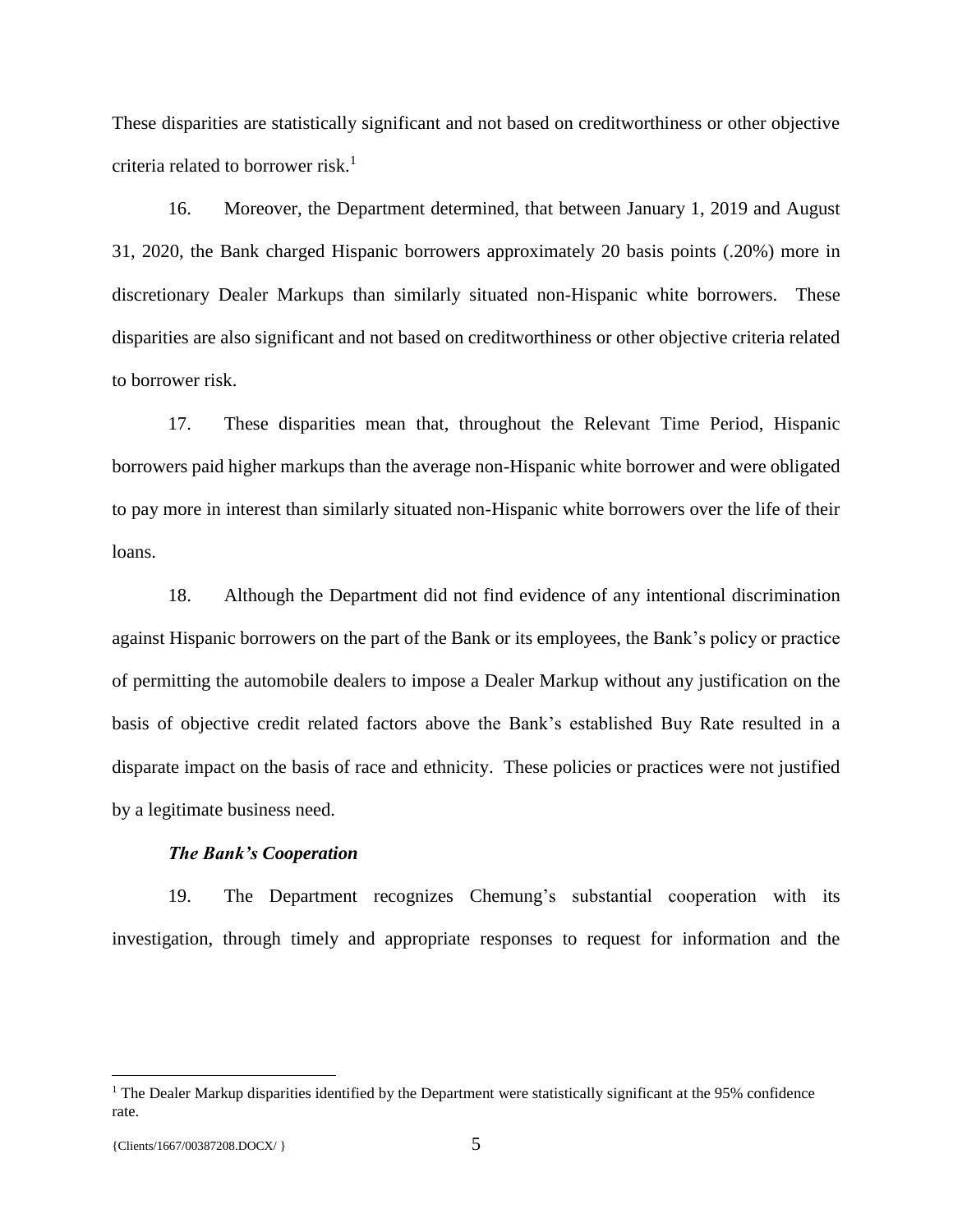production of documents and data to the Department.

20. In its interactions with the Department concerning the violations at issue herein, Chemung has demonstrated a continuing interest and commitment to addressing systemic racism in the communities it serves.

21. The Department has given appropriate weight to the cooperation and remediation efforts set forth herein in agreeing to the terms and remedies of this Consent Order.

22. While the Department's investigation covered the period of January 1, 2016, to August 31, 2020, the Bank agrees to remediate any additional statistically significant differences in pricing for Hispanic borrowers that may be identified using the BISG proxy methodology for the period of September 1, 2020 to December 31, 2020.

### *Violations of Laws and Regulations*

23. The Bank, in violation of New York Executive Law § 296-a, instituted discretionary Dealer Markup policies that resulted in disparate impacts that negatively affected members of racial and ethnic minority groups, without any justification.

24. The Bank's specific policies and practices were not justified by legitimate business need and constituted discrimination against applicants with respect to credit transactions on the basis of race and national origin in violation of New York Executive Law § 296-a.

**NOW THEREFORE,** to resolve this matter without further proceedings, the Department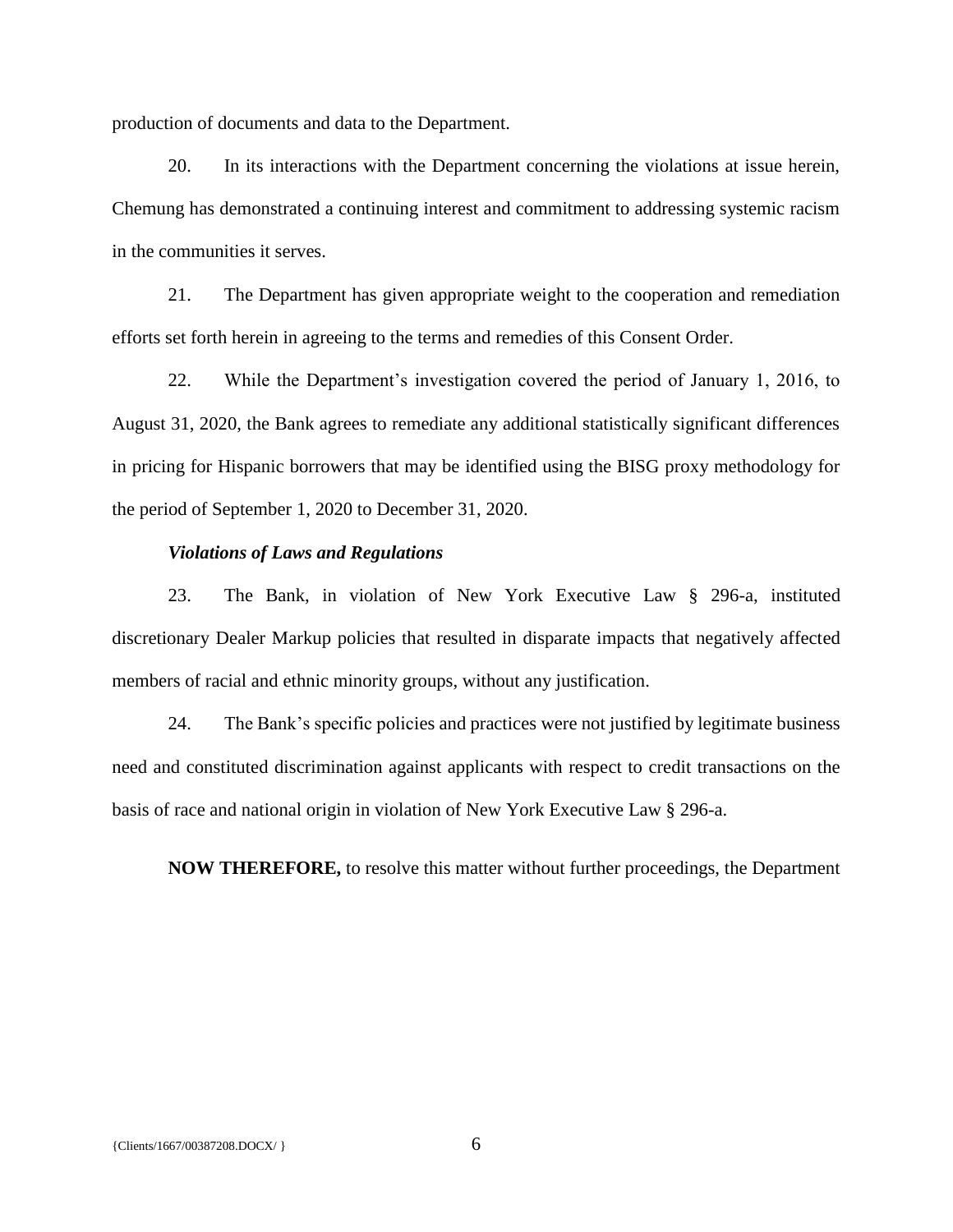and the Bank stipulate and agree to the following terms and conditions:

### **SETTLEMENT PROVISIONS**

### **Restitution**

25. The Bank shall provide restitution calculated according to the formulae previously provided to the Department on an individualized basis to all Eligible Impacted Borrowers<sup>2</sup> between January 1, 2016 and December 31, 2020, meaning each protected class borrower who paid more than the average markup for non-Hispanic white borrowers and whom the Department has identified as having a BISG probability of being Hispanic. The Bank shall distribute restitution according to formulas approved by the Department. All Eligible Impacted Borrowers shall also receive from the Bank a statement accompanying the check to the effect that: (1) as a result of the settlement with the Department concerning the Bank's indirect lending program, the Bank is paying restitution to the Eligible Impacted Borrower; (2) unless the Eligible Impacted Borrower's loans have been completely paid off, the Eligible Impacted Borrower should continue to make payments as before; and (3) the Eligible Impacted Borrower may seek further information on the settlement from DFS, including at the website [https://www.dfs.ny.gov.](https://www.dfs.ny.gov/)

26. As soon as practicable, but no later than thirty (30) days from the execution of this Consent Order, the Bank will provide the Department with a list of Eligible Impacted Borrowers fitting the description of those entitled to restitution in Paragraph 25 above.

27. The Bank shall use all reasonable efforts, including use of Lexis or a similar service, to determine the Eligible Impacted Borrower's last known address, to mail a check satisfying the

 $\overline{a}$ 

<sup>&</sup>lt;sup>2</sup> The term Eligible Impacted Borrowers does not include any borrowers who defaulted on their loans or any non-New York borrowers.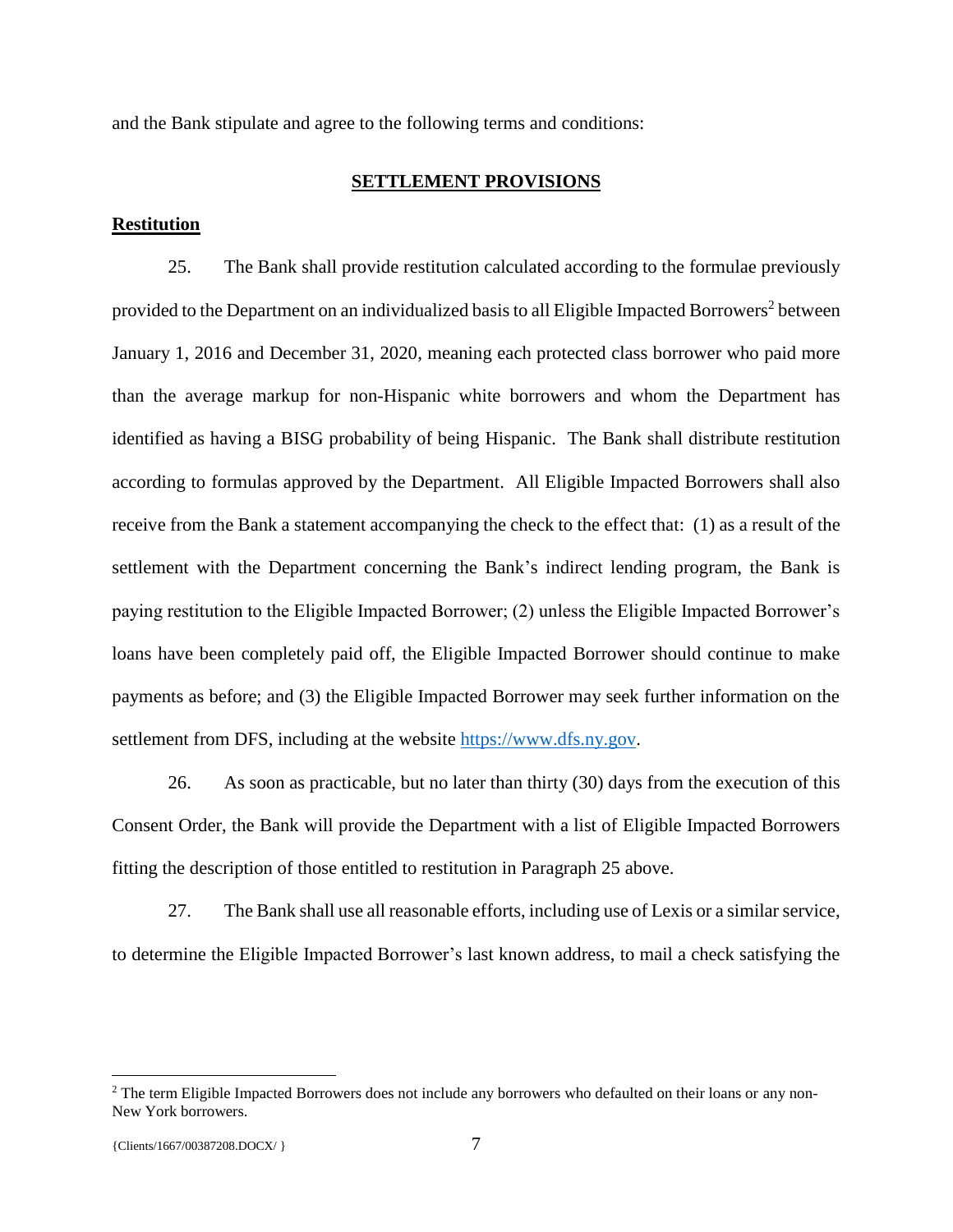amount of restitution determined by DFS and the Bank to each Eligible Impacted Borrower within 30 days of the effective date of this Consent Order.

28. For any payment to an Eligible Impacted Borrower that is returned as undeliverable or not deposited within six months, the Bank shall conduct a reasonable search for a current address. Should the search show a more current address, the Bank shall re-issue a check valid for six months in the amount of the returned or undeposited check.

29. If an Eligible Impacted Borrower did not cash his or her check before the expiration date of the check or the check was returned after the Bank re-sent it as described in Paragraph 28, the Bank shall follow all applicable provisions of the New York State Abandoned Property Law, including all reporting, mailing, and remittance requirements.

30. As soon as practicable, but no later than forty-five (45) days from the execution of this Consent Order, the Bank shall post for public access on its website the Consent Order, a set of agreed-upon Frequently Asked Questions ("FAQs") and answers concerning the restitution process and refund opportunity relating to this settlement. Those materials shall be printable and downloadable. The website containing information relating to this settlement will include instructions for submitting claims, either by phone, fax (if original documentation is required, with such documents to be mailed or submitted by electronic mail to the Bank at a specified address), or by mail or electronic mail, at the election of the borrower. The website must be directly accessible from the Bank's home page, and the Bank is prohibited from engaging in a practice that would cause the website containing information relating to this settlement to be excluding from organic internet searches. The website shall remain open and accessible through a period of one year from the date of the first publication.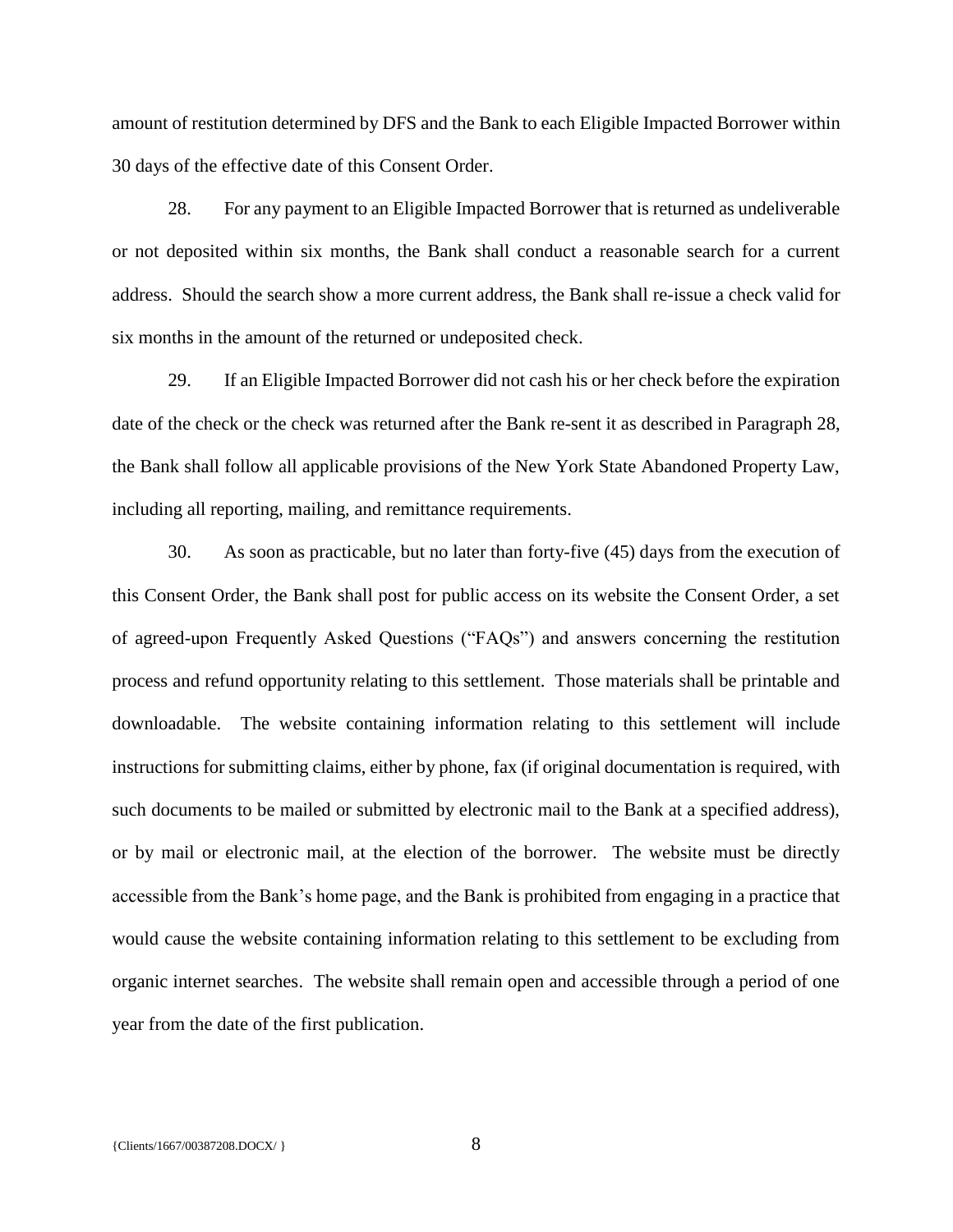31. To the extent the Bank receives a request for a restitution claim resulting from the publication notices set forth in Paragraph 36 by claimants who were not previously identified as Eligible Impacted Borrowers pursuant to this Consent Order, the Bank shall make a determination as to whether the claimant is eligible for restitution on the basis of being a potential member of a protected class who paid more in Dealer Markup between January 1, 2016 and December 31, 2020 than the average paid by non-Hispanic white borrowers, subject to the Department's review. If the Bank determines that any such claimant is eligible for restitution in accordance with this Paragraph, the Bank shall provide restitution on an individualized basis pursuant to the methodology established in accordance with Paragraph 32 of this Consent Order. A borrower must submit a restitution claim pursuant to this Paragraph within one year of the publication date of the website containing information relating to this settlement to be eligible for any restitution.

32. Following a period of one year from the date of the first publication date of the website as set forth in Paragraph 36, the Bank shall submit to the Department a list of claims it has received, paid, or denied in connection with Paragraphs 37, along with a justification for its determinations thereof.

#### **Monetary Penalty**

33. The Bank shall pay a total civil monetary penalty pursuant to Banking Law § 9-d to the Department in the amount of three hundred and fifty thousand dollars (\$350,000) to the Department. The Bank shall pay the entire amount within ten (10) days of executing this Consent Order. The payment shall be in the form of a wire transfer in accordance with instructions provided

 ${C}$ lients/1667/00387208.DOCX/ } 9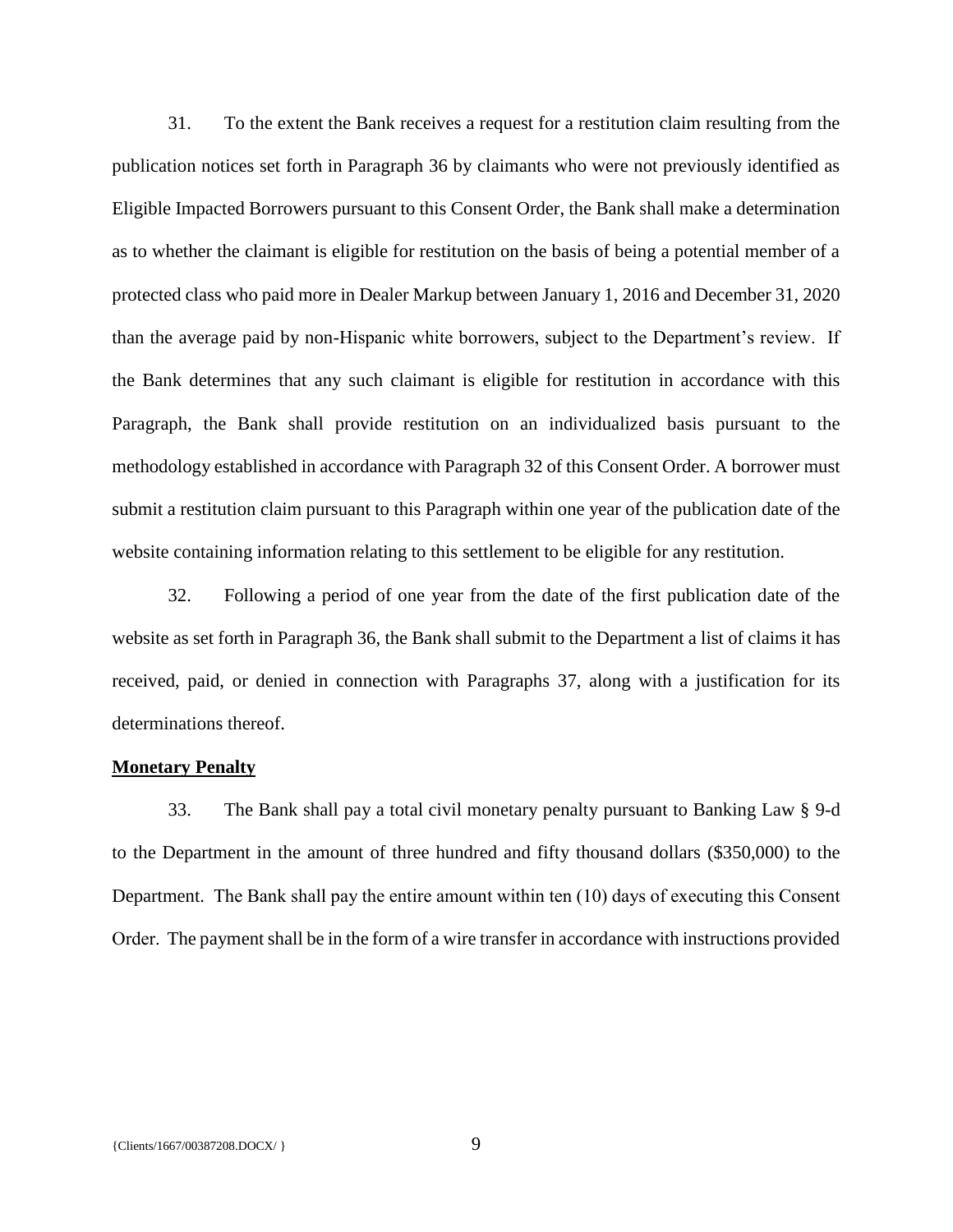by the Department.

34. The Bank agrees that it will not claim, assert, or apply for a tax deduction or tax credit with regard to any federal, state, or local tax, directly or indirectly, for any portion of the civil monetary penalty paid pursuant to this Consent Order.

35. The Bank further agrees that it shall neither seek nor accept, directly or indirectly, reimbursement or indemnification with respect to payment of the penalty amount, including but not limited to payment made pursuant to any insurance policy.

### **Remediation**

36. The Bank shall implement effective compliance monitoring and develop and enhance policies and procedures pertaining to fair lending. The Bank agrees to maintain general compliance management systems reasonably designed to assure compliance with all relevant federal and state fair lending laws, including but not limited to, New York Executive Law § 296 a.

37. In addition to continuing the remedial measures previously instituted by the Bank, and to ensure the Bank's indirect automobile lending program is in compliance with federal and state fair lending laws, the Bank shall:

a. Send annual notices to all automobile dealers participating in the Bank's indirect automobile lending program which shall: (1) outline the Bank's expectations with respect to compliance with federal and state fair lending law; and (2) articulate the dealer's obligation to price retail installment contracts in a non-discriminatory manner;

b. Move to a flat-fee business model in connection with indirect auto lending and provide the Department with notice when the flat-fee business model is fully implemented;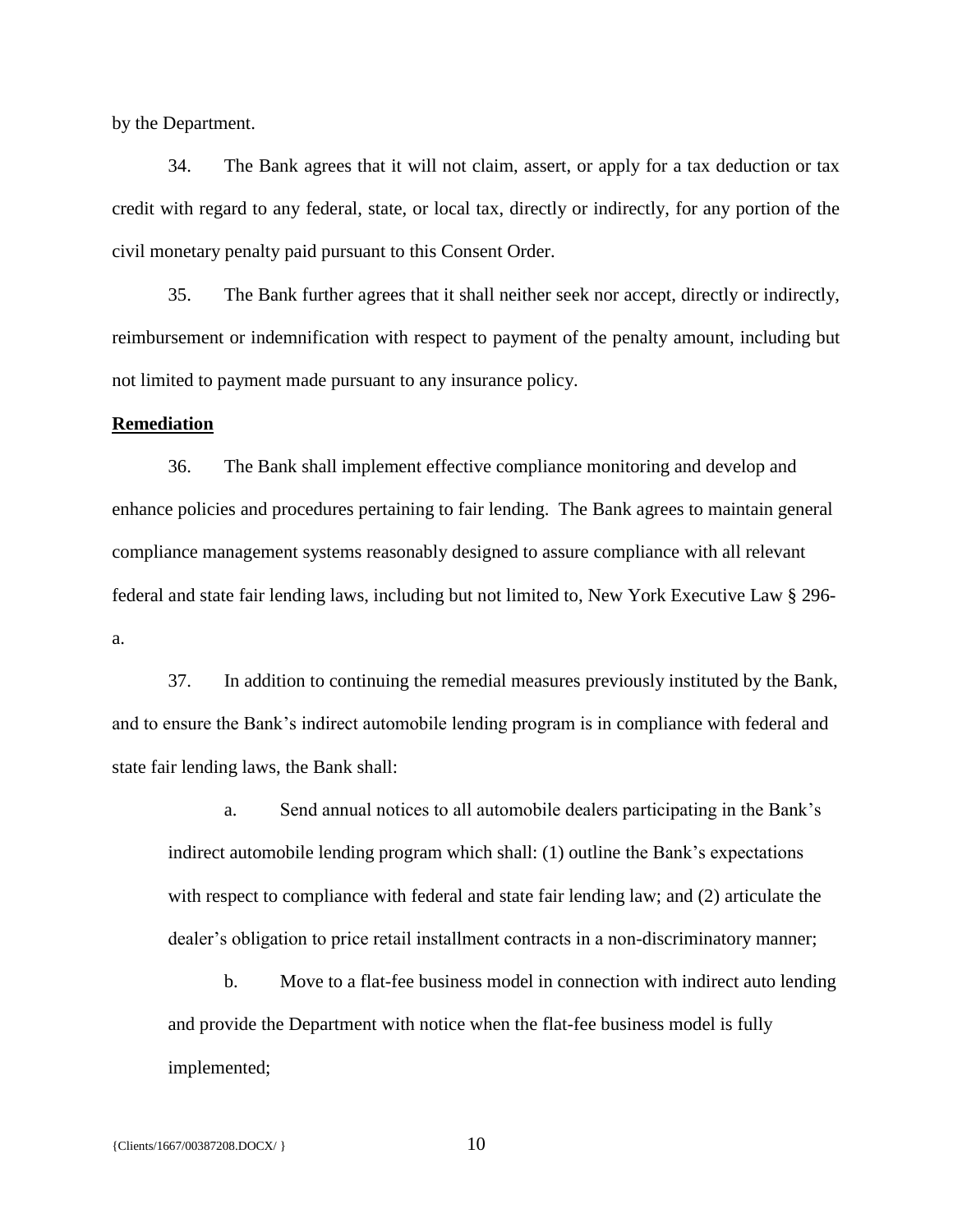c. Conduct periodic, at least quarterly, portfolio-level assessments of the Bank's indirect automobile lending program designed to identify disparities in Dealer Markups or loan denials on a prohibited basis, and take appropriate corrective action, including providing restitution to any individuals member of a protected class who paid more in Dealer Markup than the average non-Hispanic white borrower, and restricting or terminating the Bank's relationship with a dealer. The Bank may cease conducting the periodic assessments to identify disparities in Dealer Markups when the flat-fee business model is fully implemented;

d. Submit an annual report to the Department detailing the results of the periodic assessments contemplated herein, as well as any restitution paid or modification of a relationship with a dealer as a result of the same.

### **Full and Complete Cooperation**

38. The Bank commits and agrees that it will fully cooperate with the Department regarding all terms of this Consent Order.

## **Waiver of Rights**

39. The parties understand and agree that no provision of this Consent Order is subject to review in any court or tribunal outside the Department.

# **Parties Bound by the Consent Order**

40. This Consent Order is binding on the Department and the Bank, as well as any successors and assigns. This Consent Order does not bind any federal or other state agency or any law enforcement authority.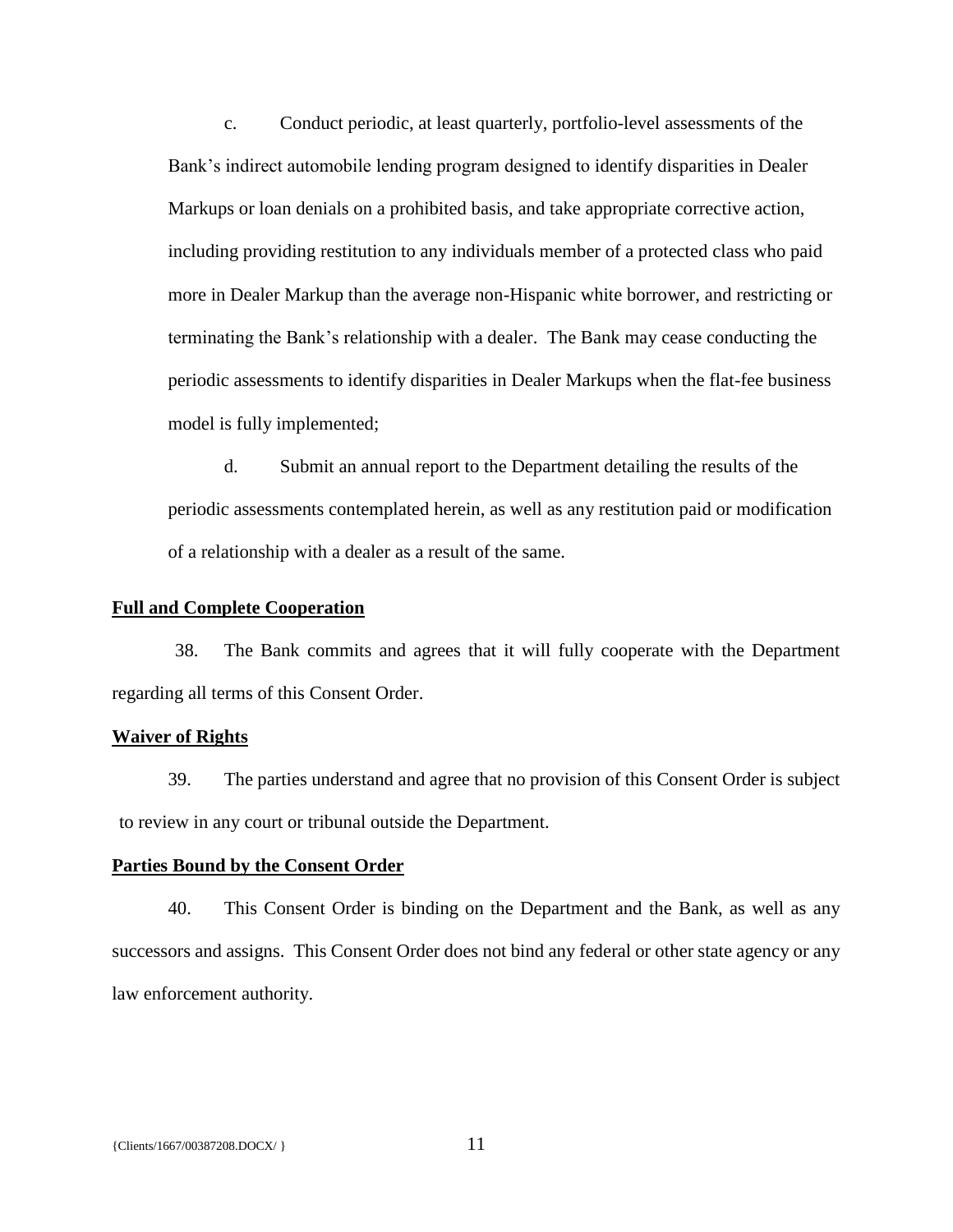41. No further action will be taken by the Department against the Bank for the conduct set forth in this Consent Order, provided that the Bank fully complies with the terms of the Consent Order.

42. Notwithstanding any other provision in this Consent Order, however, the Department may undertake additional action against the Bank for transactions or conduct that was not disclosed in the written materials submitted to the Department in connection with this matter.

### **Breach of Consent Order**

43. In the event that the Department believes any party to this Consent Order to be in material breach of the Consent Order, the Department will provide written notice to the party, and the party must, within ten (10) business days of receiving such notice, or on a later date if so determined in the Department's sole discretion, appear before the Department to demonstrate that no material breach has occurred or, to the extent pertinent, that the breach is not material or has been cured.

The parties understand and agree that any party's failure to make the required showing within the designated time period shall be presumptive evidence of that party's breach. Upon a finding that a breach of this Consent Order has occurred, the Department has all the remedies available to it under New York Banking and Financial Services Law and may use any evidence available to the Department in any ensuing hearings, notices, or orders.

#### **Notices**

44. All notices or communications regarding this Consent Order shall be sent to:

### For the Department:

Laura E. Meehan Senior Assistant Deputy Superintendent New York State Department of Financial Services One State Street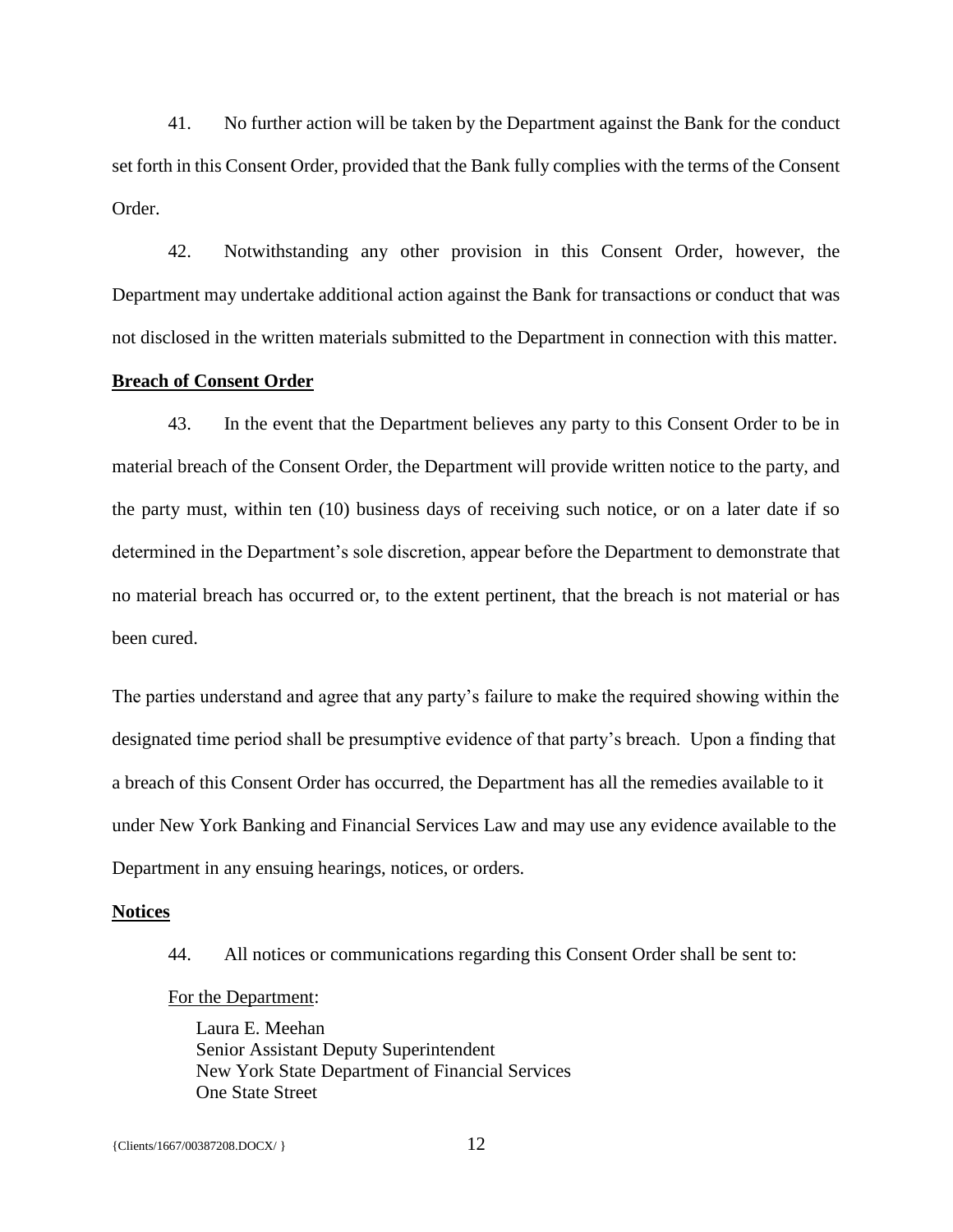New York, New York 10004

Madeline W. Murphy Assistant Deputy Superintendent for Enforcement New York State Department of Financial Services One Commerce Plaza Albany, NY 12257

Serwat Farooq Deputy Superintendent New York State Department of Financial Services One State Street New York, New York 10004

For Chemung Canal Trust Company:

Anders M. Tomson President & CEO Chemung Canal Trust Company One Chemung Canal Plaza Elmira, NY 14901

# **Miscellaneous**

45. Each provision of this Consent Order shall remain effective and enforceable against the Bank, its successors and assigns until stayed, modified, suspended, or terminated by the Department.

46. No promise, assurance, representation, or understanding other than those contained

in this Consent Order has been made to induce any party to agree to the provisions of the Consent

Order.

[*remainder of this page intentionally left blank*]